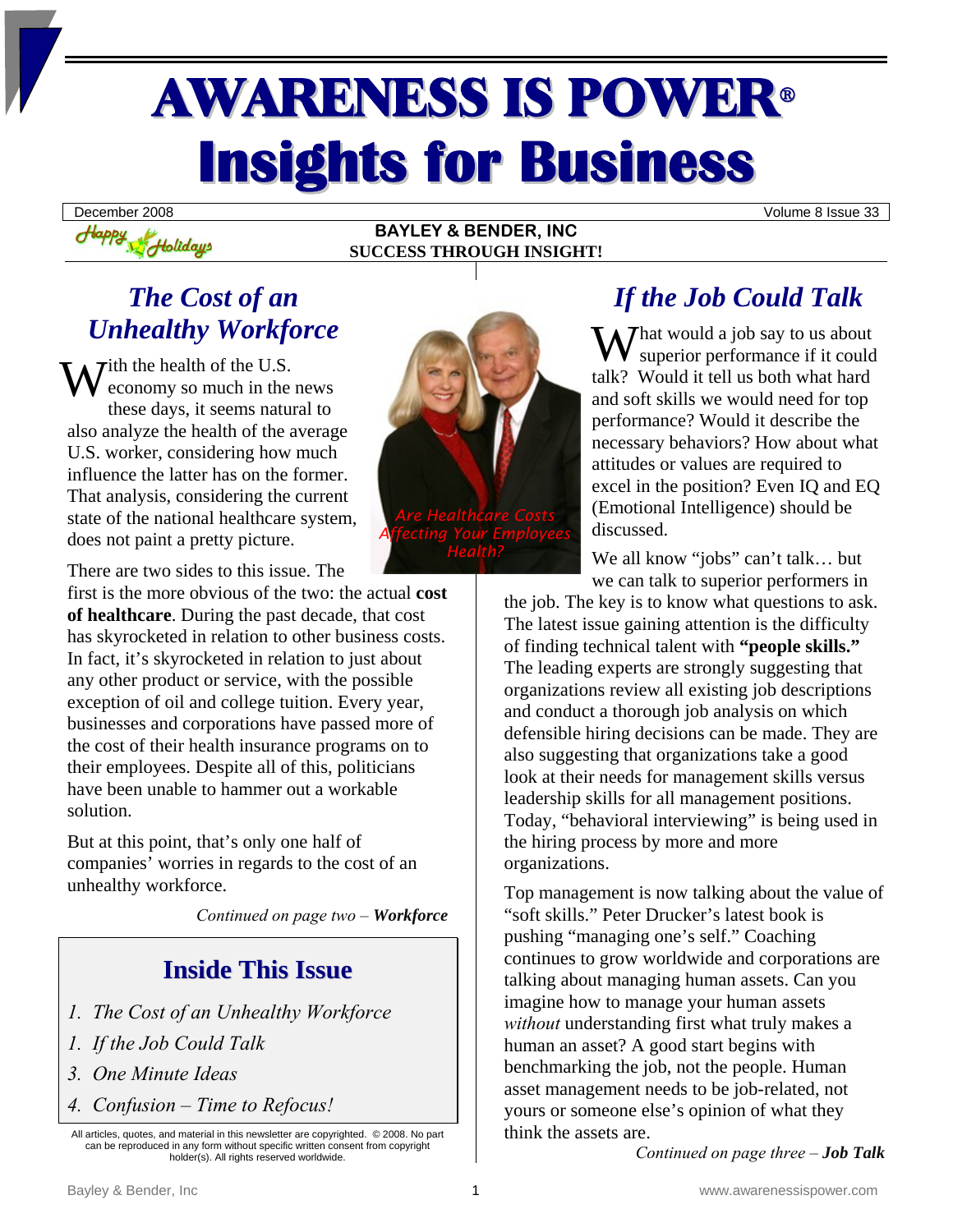#### *Continued from page one – Workforce*

There's another facet to the issue, one that can be just as costly, if not more so.

### **Counting the cost**

This second facet involves the cost of **lost productivity** – in other words, the cost of millions of employees who are too sick to work. These workers fall into three distinct categories, which are listed below:

- *Those who do not work at all due to the fact that they suffer from an illness or disability*
- *Those who miss time from their jobs because of a health problem (or multiple problems)*
- *Those who don't miss time from work, but still experience a loss of productivity due to a health ailment or one suffered by a member of their family*

Examining the results of the Commonwealth Fund Biennial Health Insurance Survey can bring the

picture more into focus and help determine exactly how many Americans fall into one of these three categories. For



example, according to the survey, an estimated 18 million Americans between the ages of 19 and 64 are not working and have a disability or chronic disease or do not work because of health reasons.

Then there's the issue of sick days and/or time off work. The survey data indicated that 69 million workers took sick days in 2003. In addition, 64% of respondents said they had missed at least one day of work in the past year because of their health problems or a family member's health problems. This time off translates directly into lost productivity.

Also hampering productivity are those employees who come to work even though they're sick or a member of their family is sick. This

*"presenteeism"* (as opposed to "absenteeism") has a profound effect on both individual companies and the economy overall.

*Continued on next column –* 

According to the Commonwealth survey, 55 million workers reported that they were unable to concentrate on the job because of illness, either theirs or a family member's. As you might imagine, those workers without paid sick leave are

more likely to show up for work when they're sick or ill.

### **Prevention as an investment**



So – what's the

bottom line? A lot of money is being lost, for one thing. The amount lost in 2003 alone was **\$260 billion**. And if you're to believe news headlines from the past five years, the overall health of Americans has been getting worse. As a result, that number, more than likely, has risen every year since then.

The key, as is almost always the case in regards to healthcare and healthy living, is **prevention**. For companies looking to increase productivity – and profitability – they must help their employees take those preventative measures. Although during these uncertain economic times, corporations are tempted to cut costs any way that they can, including by trimming health benefits, providing employees with what they need in order to stay healthy is of paramount importance. What employees need are two things:

- *1. Affordable and comprehensive health insurance coverage*
- *2. Paid time off when they're sick or when they need to see a physician*

These shouldn't be viewed as costs, but rather as an **investment**. When you consider how much it costs when employees (or their family members) are unhealthy, it's an investment that's well worth it in the long run.

*Copyright protected, Sorrell Associates, LLC all rights reserved worldwide. ©2008 www.NewsletterVille.com* 

*Life is like a ten-speed bike. Most of us have gears we never use.*  − Charles Schulz, cartoonist

*I take nothing for granted. I now have only good days, or great days.* 

− Lance Armstrong, Tour de France winner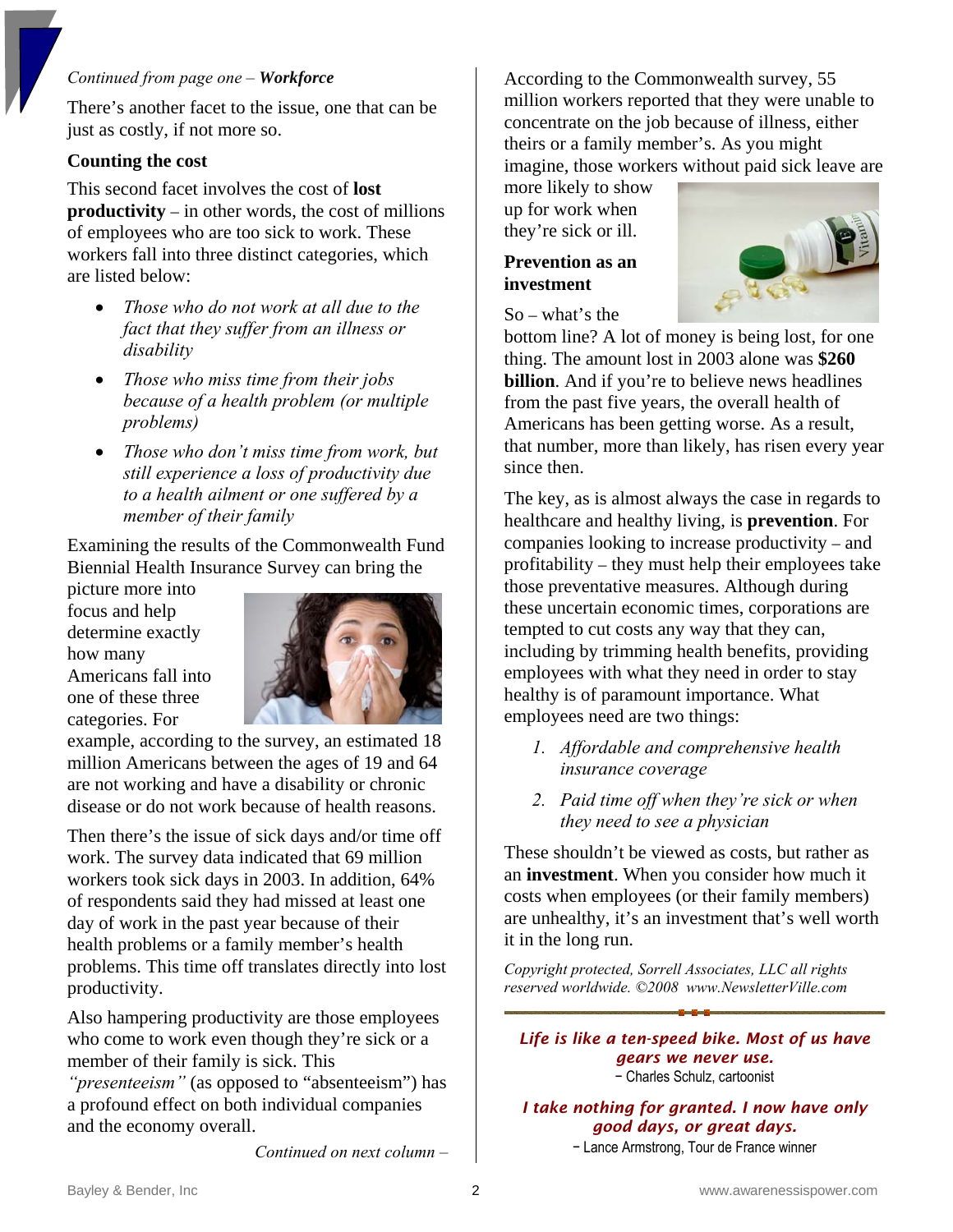### *Continued from page one – Job Talk*

To benchmark a job, we must look at the job from three views: behavior, attitude and skill required. Then you can look at people

currently performing these jobs to clarify the performance correlations. Only by comparing factors of the job to the same factors on people will we be able to identify the real performance issues.

The most progressive organizations have human resource strategies that call for competency-based (skill) selection and performance management systems. These



organizations understand the importance of hiring the right people, placing them in the right position and managing them effectively in order to gain a competitive advantage.

One difficulty organizations have in implementing effective HR strategies is defining the selection criteria most important for performance in positions. Before an organization can design selection systems aimed at hiring top performers, they must first identify what it takes to achieve superior performance in a position. In many of today's flatter, leaner organizations, soft skills have become at least as important, if not more important than technical skills. Look for competency-based position analysis that will help your organization define the soft skills or core competencies required for top performance.

Author: Jennifer C. Zamecki – CPBA, CPVA, CAIA, TriMetrix **Well-Run***Concepts. All rights reserved worldwide.* 

### *Airline Traveler Beware*

*Don't fly within 12 hours after dental work – the change in atmospheric pressure can cause severe pain.* 

*You shouldn't pay the 8% federal tax on airfare if you're flying from one US city to another US city in order to catch a flight to another country. You may have to show the agent the foreign ticket.* 



*Don't buy travel insurance at airports.* 

*Coverage is much more expensive and rates vary from city to city. Buy directly from an insurance company.* 

*Confirm airline reservations when the small box in the center of the airline ticket is marked "RO". It indicates that the travel agent has only requested a seat, and wait status is a possibility. A confirmed reservation is indicated by an "OK" on your ticket.* 

*People often say that motivation doesn't last. Well, neither does bathing – that's why we recommend it daily. ─ Zig Ziglar* 



### **The 2008 Statistical Abstract**

### **The National Data Book**

What is the Statistical Abstract? The Statistical Abstract of the United States, published since 1878, is the authoritative and comprehensive summary of statistics on the social, political, and economic organization of the United States.

Use the Abstract as a convenient volume for statistical reference and as a guide to sources of more information both in print and on the Web.

Sources of data include the Census Bureau, Bureau of Labor Statistics, Bureau of Economic Analysis, and many other Federal agencies and private organizations.

Check it out at: [www.census.gov/compendia/statab/](http://www.census.gov/compendia/statab/)





Don't miss next month's issue. **Subscribe now!** 

### **AWARENESS IS POWER**® *Insights for Business*

2024 Powder Mill Rd Silver Spring, MD 20903 Tel: 301-439-8317

E-mail:

[aip@awarenessispower.com](mailto:aip@awarenessispower.com)

Visit Our Web Site at: [www.awarenessispower.com](http://www.awarenessispower.com/)

12 Issues For Only \$97